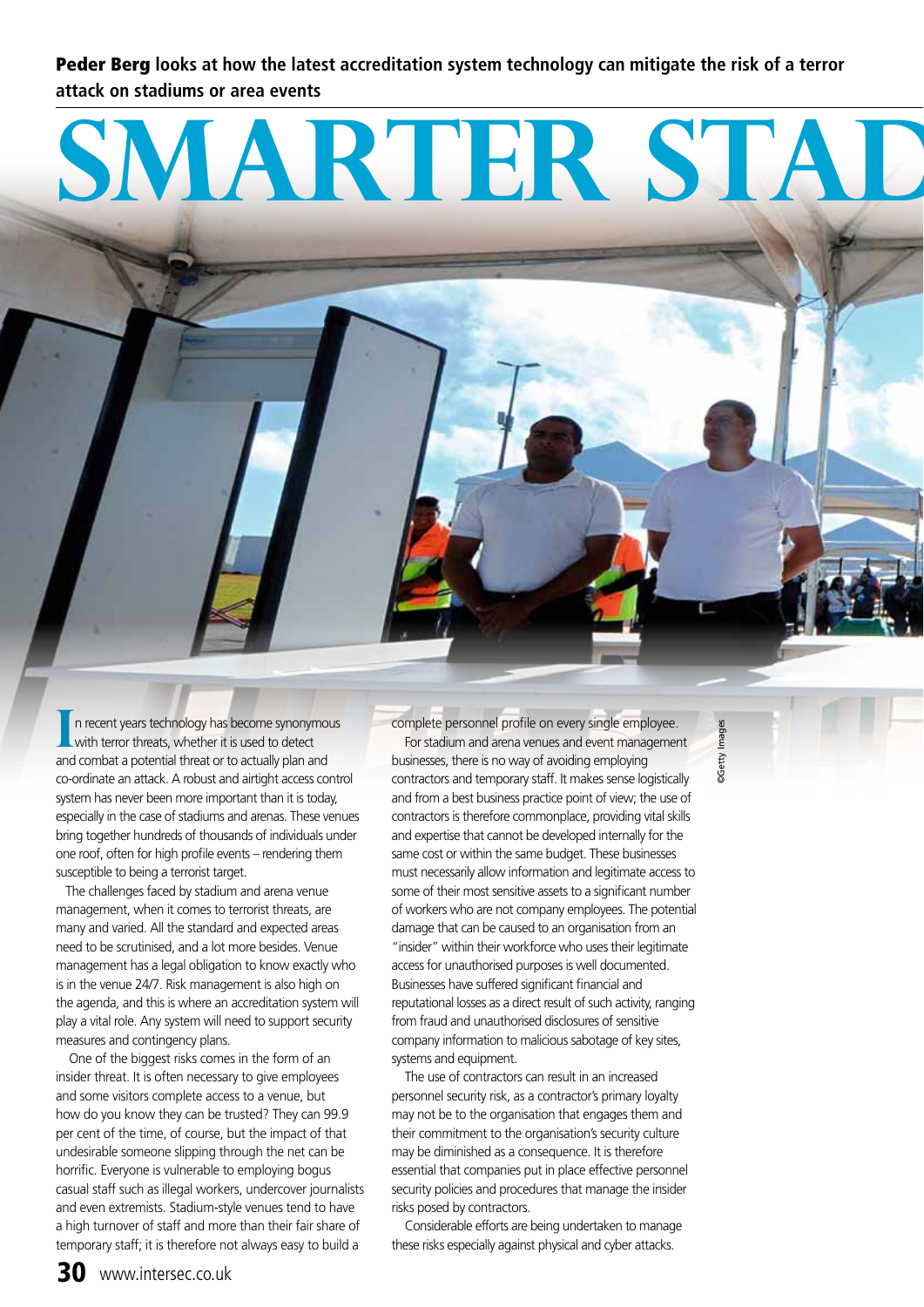#### **FEATURE**

## **Smarter stadium security**



Every year, businesses suffer significant financial and reputational losses as a direct consequence of staff misusing their access and privileges. "Insider" activity ranges from fraud and theft of intellectual property to the sabotage of key sites, systems and equipment. Disaffected individuals, single-issue groups, competitors or those with links to organised crime or terrorism may carry out such unauthorised activities. The potential ramifications of insider activity on the safety and security of the workforce are therefore serious.

The ramifications of insider activity on the safety and security of the workforce can be serious. Companies owe a duty of care to provide a safe place and system of work, to recruit competent personnel and to take reasonable care not to expose employees or workers to unnecessary risk. A breach of this duty could result in criminal sanctions under health and safety legislation

and/or civil proceedings. This can also include penalties for employing illegal workers. The current fine in the UK is up to £20,000 per person for employing illegal workers. Illegal workers include students with expired visas or students working more hours than they're allowed to, as well as people who work on a visitor's visa. This duty arguably extends to the insider risk, and therefore encompasses the engagement and activities of contracting staff. All this goes to prove that a robust and efficient accreditation system is vital to stadium and arena management.

There are a number of approaches to effective accreditation and a plethora of systems on the market, but the challenge lies in identifying the optimum solution. Existing resources will dictate the approach, which is likely to be an upgrade of existing or introduction of new. Every situation will be unique, and any system likely to be bespoke, but let's take a look at what an accreditation system should deliver.

The benefits of robust and efficient access control within stadium environment are many. The two priorities for any accreditation system, in this author's view, are delivering best practice and cost savings. Vetting individuals can be extremely time consuming, so an efficient accreditation system should be built to save time and money though not at the cost of reducing quality standards.

A simple-to-use front end user interface is important. Whether used by the visitors themselves or managed by internal event teams, it ensures an efficient and smooth